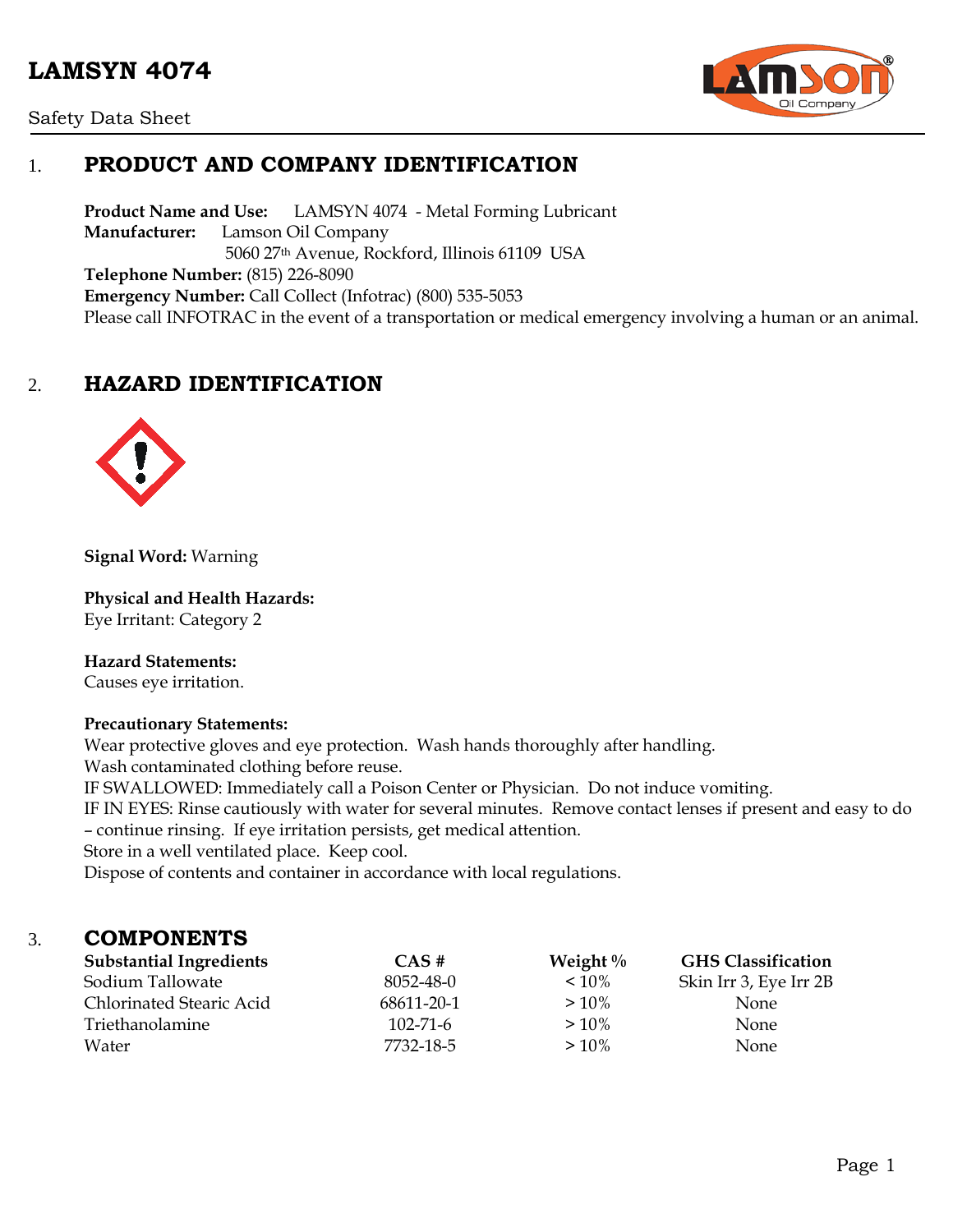Safety Data Sheet

### 4. **FIRST AID MEASURES**

**IF IN EYES:** Rinse cautiously with water for several minutes. Remove contact lenses if present and easy to do – continue rinsing. If eye irritation persists, get medical attention.

**IF ON SKIN** (or hair): Remove immediately all contaminated clothing. Rinse skin with water. If skin irritation occurs, get medical attention.

**IF SWALLOWED**: Immediately call a Poison Center or Physician. Do not induce vomiting.

**IF INHALED:** Remove to fresh air; apply artificial respiration if necessary. Get medical attention.

### 5. **FIRE-FIGHTING MEASURES**

#### **General Hazard**

Under fire conditions substances can be released that require the need for self-contained breathing apparatus and chemical-protective clothing.

#### **Fire-Fighting**

Keep fire exposed containers cool with water spray. Separate unburning product from fire. Use carbon dioxide, foam, or dry chemical extinguishing media to put out fires.

**Unusual Decomposition Products Under Fire Conditions**

None

## 6. **ACCIDENTAL RELEASE MEASURES**

#### **Personal Precautions**

Remove greatly contaminated clothing, including shoes and wash thoroughly after contact. Launder contaminated clothing before reuse.

#### **Environmental Precautions**

Dike large spills to prevent ingress into sewers. Clean spills with absorbent and store in marked containers for disposal. Rinse area with water to remove slip/fall hazard. Dispose of contents and container in accordance with local regulations.

# 7. **HANDLING AND STORAGE**

#### **Safe Handling and Storage**

Store in a well ventilated place. Keep cool. Do not handle, store, or dispense near open flames or ignition sources. Keep containers inside and out of direct sunlight. Avoid extreme temperatures. Product increases in viscosity as temperature decreases. Thaw and mix well before using. Do not reuse containers.

#### **Incompatible Products**

Avoid strong oxidizing and reducing agents.

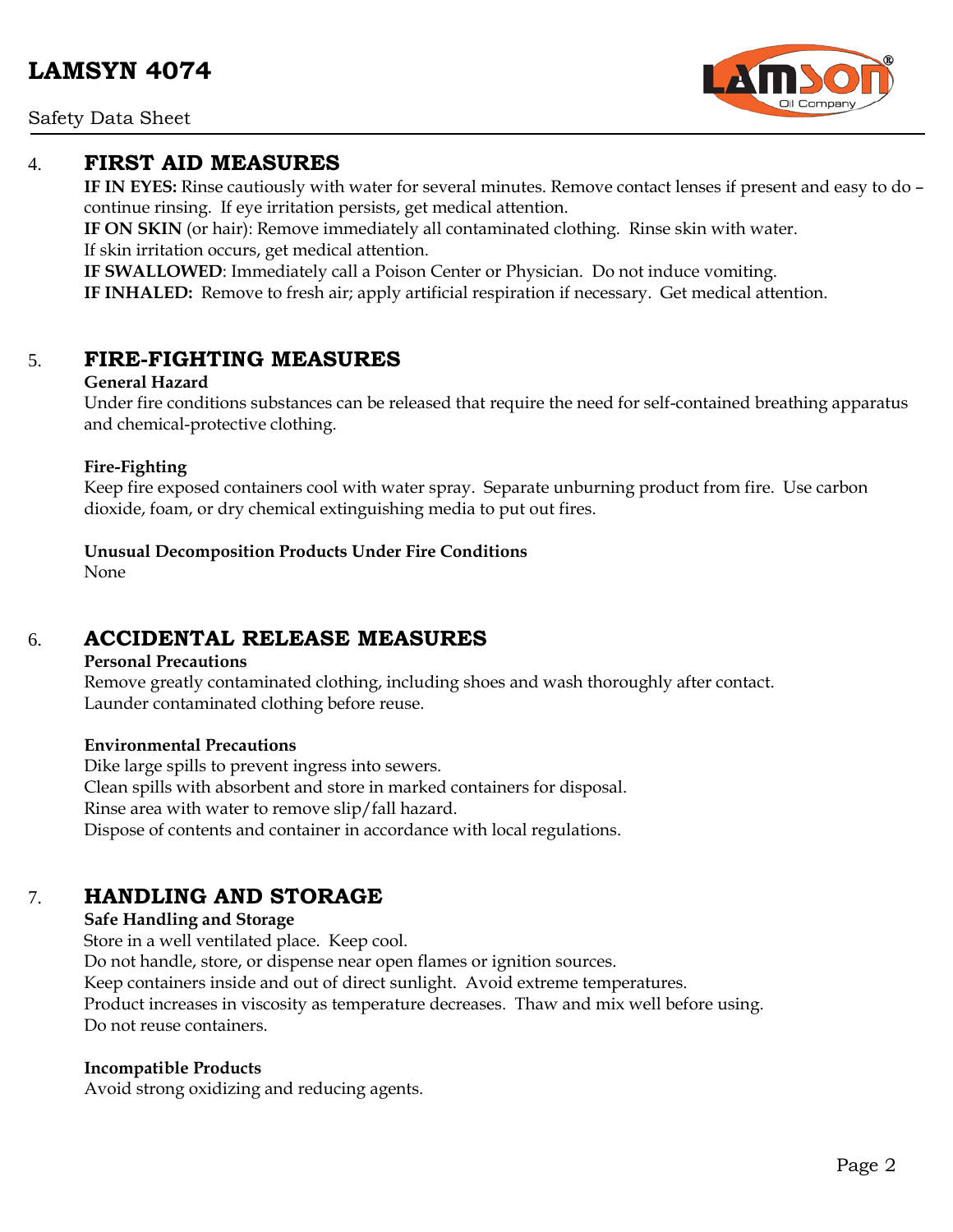#### Safety Data Sheet



# 8. **EXPOSURE CONTROL AND PERSONAL PROTECTION**

#### **Ventilation**

Local exhaust is usually sufficient. General exhaust is preferred.

#### **Personal Protection**

Use approved respirator when airborne exposure limits are exceeded. Use chemical resistant gloves to avoid prolonged contact. Wear goggles or safety glasses with splashguards.

#### **Work Place Exposure Guide Lines**

Triethanolamine has a recommended TLV of 5 mg/m3.

## 9. **PHYSICAL AND CHEMICAL PROPERTIES**

| <b>Boiling Point:</b>                          | > 200 °F                                  |
|------------------------------------------------|-------------------------------------------|
| Specific Gravity (water =1):                   | 1.07                                      |
| Vapor pressure (mm Hg):                        | $\leq$ 1                                  |
| <b>Melting Point:</b>                          | Not Applicable                            |
| Vapor Density (Air =1):                        | > 5                                       |
| Evaporation Rate (butyl Acetate=1):            | < 0.1                                     |
| Solubility in water:                           | Complete                                  |
| Reactivity in water:                           | <b>NIL</b>                                |
| <b>Appearance and Odor:</b>                    | Clear, yellow liquid; mild odor           |
| Flash point:                                   | $>200$ °F                                 |
| Flammable Limits (volume percent in air):      | LEL: Not Established UEL: Not Established |
| <b>Autoignition Temperature: approximately</b> | Not Established                           |

## 10. **STABILITY AND REACTIVITY**

**Stability:** [ ] Unstable [ X ] Stable **Conditions to avoid:** None **Incompatibility (Materials to avoid):** Strong oxidizing and reducing agents. **Hazardous Decomposition Products:** Thermal decomposition may produce oxides of carbon and nitrogen. **Hazardous Polymerization:** [ ] May Occur [ X ] Will Not Occur **Conditions to Avoid:** Not Applicable

# 11. **TOXICOLOGICAL INFORMATION**

This product has minimal toxicity when inhaled, ingested, or when skin or eye contact is made. This product is not expected to cause cancer or to be a skin sensitizer.

No data is available to indicate that any ingredient is mutagenic or genotoxic.

This product is not expected to cause reproductive or developmental effects.

This product causes eye irritation.

Prolonged or repeated exposure to the skin may result in possible irritation and dermatitis.

Exposure to vapor or aerosol concentrations above the recommended exposure level is irritating to the eyes and respiratory tract, and may cause headaches or dizziness.